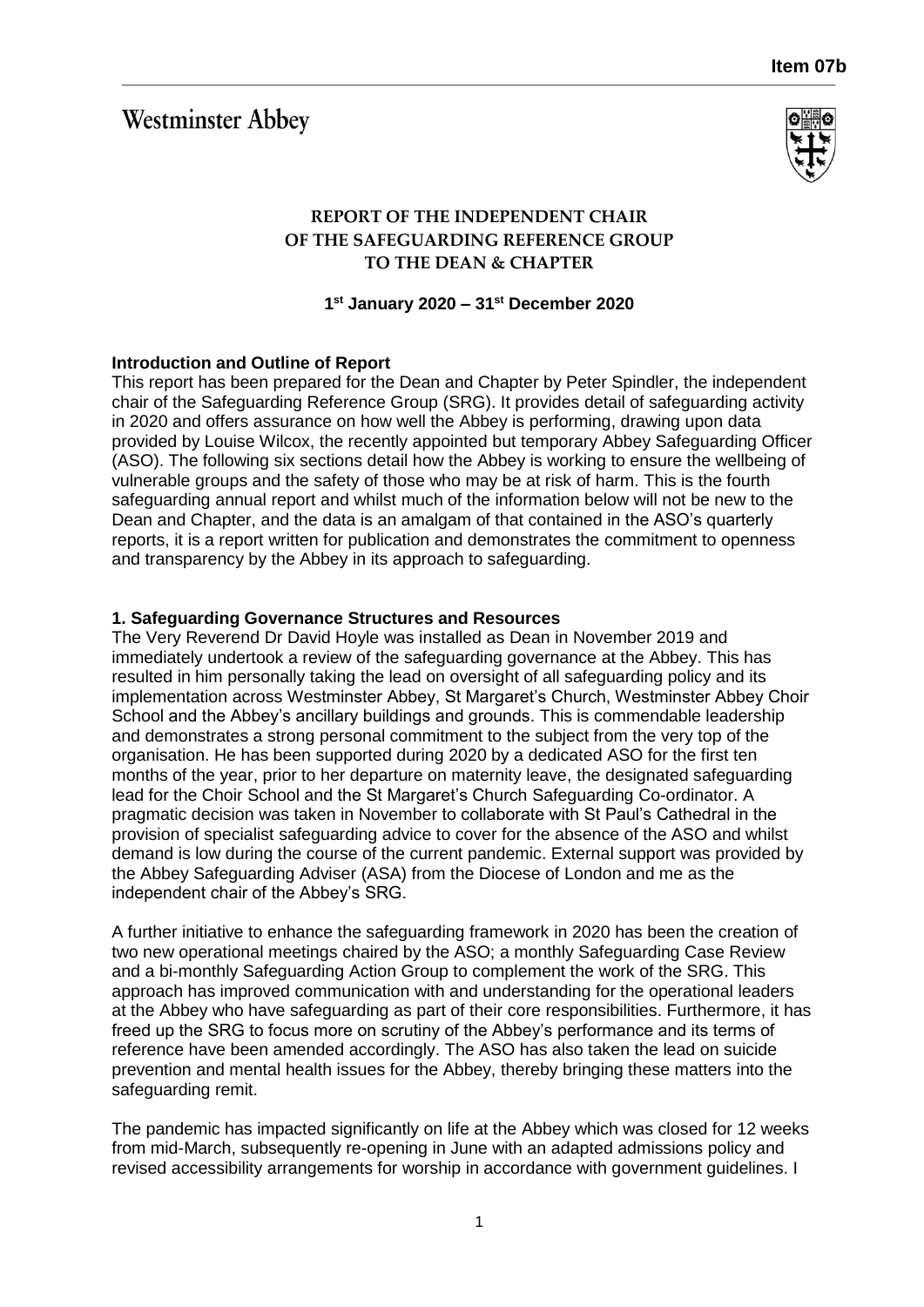am however pleased to report that the momentum of safeguarding has been maintained, helped by the fact that the ASO was not required to furlough and with the SRG meeting on four occasions. Three of those meetings were held virtually without any noticeable impact on our effectiveness.

The SRG has benefitted from a more focused membership including additional representation from the statutory sector. We have considered issues of policy and procedure such as safeguarding in a pandemic, the Abbey's response to the wider Anglican Church Past Case Review 2 initiative and the Independent Inquiry into Child Sexual Abuse (IICSA) Investigation Report into the Anglican Church. The ASO is developing a bespoke response to the 47 issues that can be drawn from IICSA's 172 page report which has been shared with the Dean and these will be addressed during the coming year. Additionally, a detailed internal management review of the Abbey's only Core Group was commissioned in 2019 and reported to the SRG in April 2020 making eight recommendations on issues such as record keeping, core group membership and the associated processes.

## **2. Policy and Procedures**

The Abbey safeguarding processes are set out in the *Policy for Safeguarding in Westminster Abbey & St Margaret's Church*. This document, along with many of the Abbey's associated HR policies and procedures, was subject to significant scrutiny as part of the external audit in 2019 by 31:8 who produced a comprehensive, 57 page report and made 84 recommendations to improve practice, with four main overarching observations. The ASO has been working through an action plan which was developed in response to the findings. I can report that only 15 recommendations remain outstanding, 13 of which relate to policy matters and should be completed by the Spring of 2021.

#### **3. Summary of Safeguarding Preventative Activity in 2020**

*Safer Recruitment* – These practices form part of a framework of checks and balances to minimise the possibility of appointing inappropriate individuals to work with those at risk of harm. The HR department continues to work to the national *Practice Guidance: Risk Assessment for Individuals who may Pose a Risk to Children or Adults,* and the Abbey's Recruitment Policy takes account of the Church of England's policy framework. Recruitment during the pandemic has been minimal and no issues or concerns have been raised. Notwithstanding this, Safer Recruitment training continued and one member of the HR team completed their Safer Recruitment update training.

*Vetting and Barring Checks* – The Abbey has been using the company U-check for its Disclosure and Barring Service access to expedite the checking process. The following points summarise the activity in 2020:

- 61 DBS applications in total were submitted.
- 13 checks were at the basic level and 48 enhanced were completed.
- All of the applicants received satisfactory certificates,
- No DBS checks are outstanding.
- The inconsistency in checks that was identified at St Margaret's Church in 2019 has now been rectified.

*Safeguarding Agreements –* There remain eight individuals on the Abbey's 'adults to notice' record. Safeguarding and risk mitigation arrangements have been put in place to support them. These people have either a permanent exclusion, arrangements for additional support or a safeguarding agreement in place to ensure the safety and support of all Abbey users.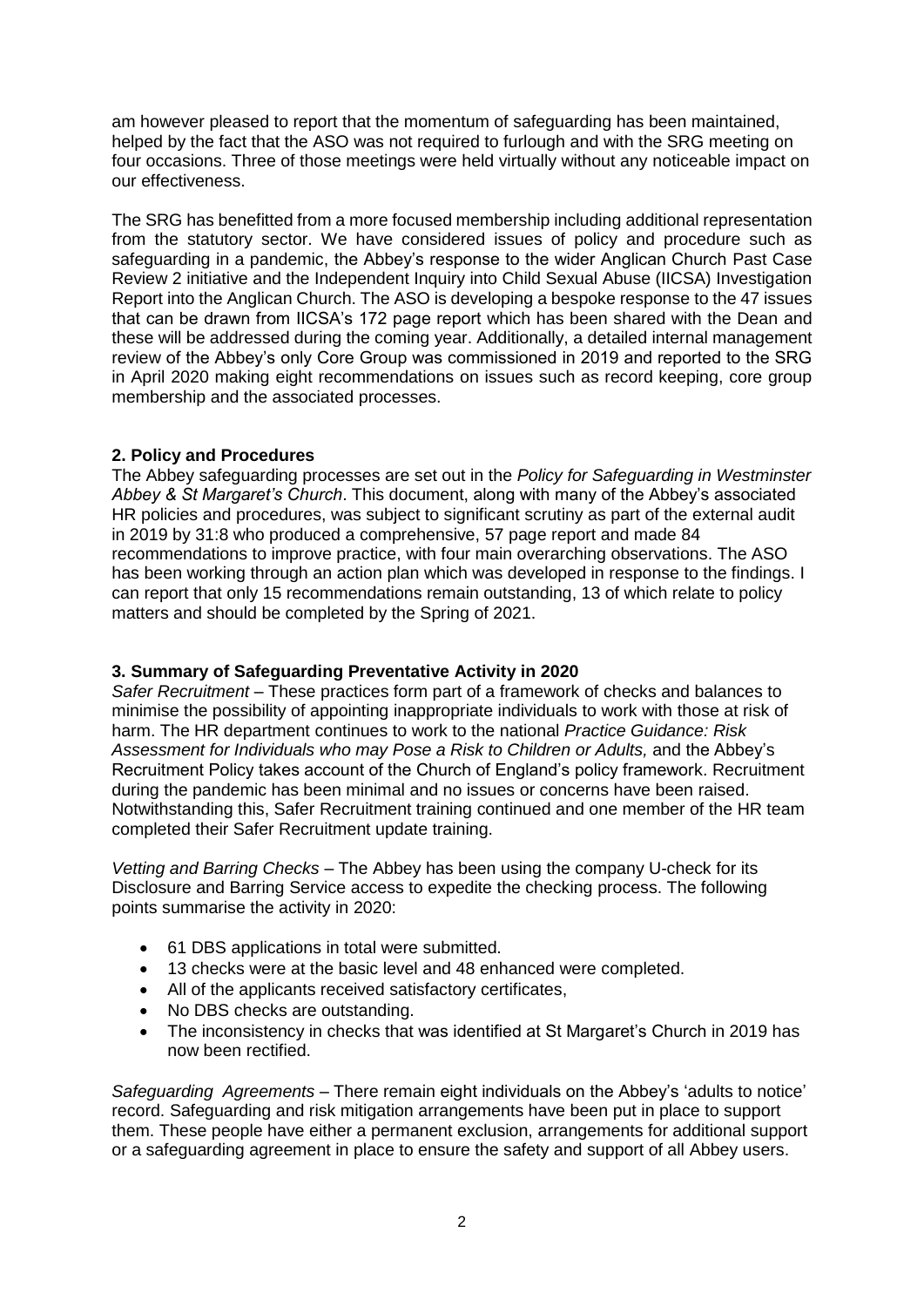*Training* – The national Church of England training framework has undergone significant review in the last year. Courses C0 and C1 are now delivered online; C2 has been expanded and comprises two sessions, additional reading and short written scenarios to underpin the online learning of C0 and C1. The C3 training has been amalgamated into C2 and the original course disbanded.

The delivery of training during 2020 has been challenging and has taken place in the main through a virtual format. One recent initiative has been the development of an in-house safeguarding input for staff with direct public contact and aims to raise confidence in identifying issues and referring concerns to statutory or other support services. It has been run as a pilot involving 10 members of staff and ensures a consistent response in the absence of the ASO who is temporarily working part-time. The ASO is also arranging for additional joint training with colleagues from St Paul's Cathedral on specific issues such as Violence against Women and Girls.

It is important to note that the Abbey revised the allocation of training courses in September to accord more closely with the post held and staff will now refresh every three years, this new cycle is just starting. Unfortunately the number of outstanding courses at the C0 and C1 level is higher than I would have liked but understandably as many staff are on furlough, it is not currently possible to rectify this until the pandemic recedes and staff return to work.

| <b>Training</b>                                     | <b>Departments identified</b><br>to be trained                    | <b>Total completed</b> | <b>Number of</b><br>people<br>outstanding |
|-----------------------------------------------------|-------------------------------------------------------------------|------------------------|-------------------------------------------|
| C0 Basic<br>Safeguarding<br>Awareness               | All staff<br>All volunteers                                       | 17                     | 28                                        |
| C1 Foundation                                       | <b>Selected Staff</b><br>(commencing online in<br>September 2020) | 1                      | 64                                        |
| C2 Safeguarding<br>Leadership Training              | Selected leadership staff                                         | $\overline{7}$         | 4                                         |
| <b>Mental Health</b><br>Responders                  | Selected job roles across<br>departments                          | $\overline{0}$         | N/A                                       |
| <b>Safer Recruitment</b>                            | Managers with recruitment<br>responsibilities                     | $\overline{7}$         | $\overline{0}$                            |
| <b>Suicide Prevention</b>                           | Selected job roles across<br>departments                          | 12                     | $\overline{0}$                            |
| In house<br>safeguarding and<br>disclosure training | Selected senior roles<br>across departments                       | 10                     | $\Omega$                                  |
| Deputy ASO training                                 | Selected roles                                                    | $\overline{2}$         | $\overline{0}$                            |
| Violence against<br>women and Girls                 | Selected job roles across<br>departments                          | $\overline{2}$         | $\overline{0}$                            |

The following table provides a detailed breakdown of training delivered in 2020:

*Incident/Concern Reporting* –. The identification of possible safeguarding incidents, concerns or issues and bringing them formally to notice is a good indicator of the safeguarding culture of an organisation. With England being in lockdown for many weeks in 2020 we cannot make a meaningful comparison of reports with previous years. Inevitably, there has been a decrease in reporting this year with the number of reports or concerns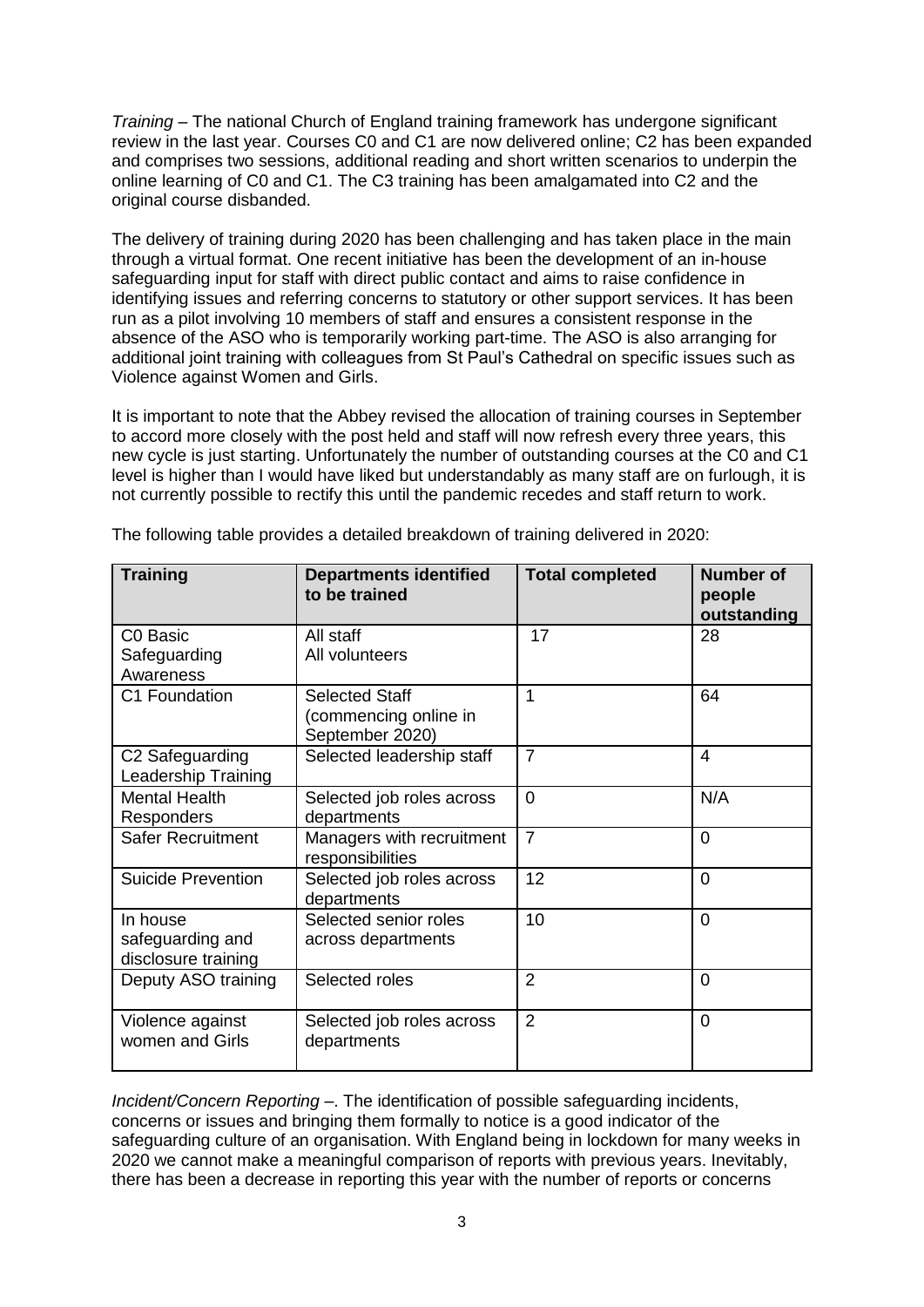raised formally by staff in 2020 dropping from 35 in 2019 to 23 in 2020. Thankfully, none of these have been significant incidents or so concerning as to require a core group to be formed and only one incident required referral to statutory services. It is possible that, in addition to the full closure in the Spring, the admission measures subsequently put in place by the Abbey to ensure a Covid safe environment have created a barrier for some of those who may have previously presented as at risk of harm. Footfall has reduced significantly in 2020 and there have been far fewer educational and other formal visits than in previous years.

*Multi Agency Working/Core Groups* – The Abbey does not currently have any on-going core groups but has taken this opportunity to review its one significant past case which has been outlined above. I am satisfied that the learning from the handling of that case will be used to ensure an even better response to any future serious cases. The Abbey has also committed to mirroring the processes followed by the Church of England in its Past Case Review 2. A sub-group of the SRG, with a representative from the National Safeguarding Team, has been established to oversee the Abbey's response and support the ASO in identifying which files are to be sent for independent review. Whilst the Abbey was under no obligation as a Royal Peculiar to engage in this process and there are cost implications, it is the right thing to do and demonstrates the on-going commitment to external scrutiny, openness and transparency in its approach to safeguarding.

#### **4. Risk Register**

The ASO has continued to manage a detailed,13 point risk register following the Abbey's standard format for the management of risk. It is linked to the Safeguarding Action Plan and allows for cross referencing of issues between the two documents. None of the risks are judged to be 'very high' and only two score at the bottom of the 'high' category.

The Head of Security has continued to develop a comprehensive 20-point risk register following his review of the Abbey estate in a safeguarding context, which has led to a number of improvements. He is working closely with the ASO and is now a member of the Safeguarding Action Group.

#### **5. Safeguarding Action Plan**

The Action Plan is designed to drive the business of improving safeguarding at the Abbey. It is a list of longer-term activities underway and is now managed by the ASO and delivered through the Safeguarding Action Group. Currently there are 15 actions on the plan seven of which are being actively progressed, others having been hampered by the pandemic restrictions.

#### **6. Additional Safeguarding Activity and Forward Look**

There have been a number of additional safeguarding developments during 2020 worthy of bringing to the Dean and Chapter's attention:

- The relationship with the Church of England's National Safeguarding Team (NST) has grown with the ASO joining the national working group reviewing training and continuous professional development for the Church's safeguarding advisors.
- The Abbey remains a member of the London Regional Adult Safeguarding Forum, established to share learning and best practice with St. Paul's and Southwark Cathedrals. Unfortunately the meetings were halted due to the first lockdown however all parties are hoping to re-commence the forum and Canon David Stanton will discuss involvement with Chapter.